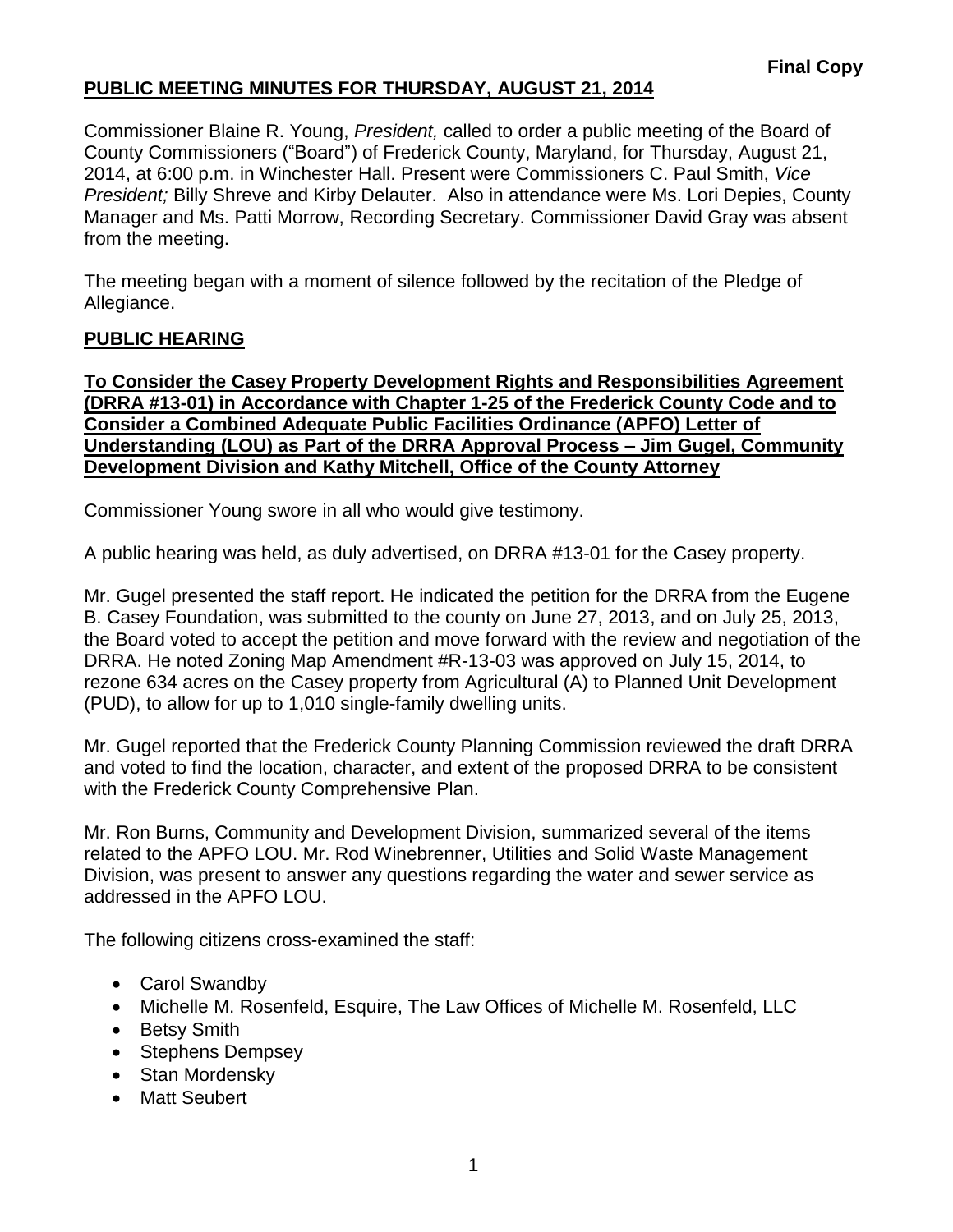- Peggy Kaflan
- Kathryn Randuf

(The Board took a break from 7:30 p.m. – 7:50 p.m.)

The applicant, Eugene B. Casey Foundation, Betty Brown Casey, Trustee, was represented by Mr. Bob Dalrymple, Esquire and Ms. Lisa Graditor, Esquire, Linowes and Blocher LLP; Mr. Frank DeShong and Mr. Mark Friis, Rodgers Consulting; Mr Peter Spizak, Wells and Associates; and Mr. Andrew Horman, Executive Director, Casey Management.

The following citizens cross-examined the applicant's representatives:

- Craig Hicks
- Anya Crane
- Jamison Bowman
- Dr. Carol Swandby
- Stan Mordensky
- Matt Seubert
- Dan Adams
- Teddy Kroll
- Pam Abramson
- Carolyn Taylor, Montgomery Countryside Alliance
- Pam McKav
- Steve McKay
- Kathryn Randazo
- Michelle M. Rosenfeld, Esquire, The Law Offices of Michelle M. Rosenfeld, LLC
- Betsy Smith
- Amy Reyes

(Commissioner Young left the meeting.)

Public comment was heard from:

- Karl Bickel
- Stephanie Cacopardo
- Joe Mehra
- Pam Abramson
- Steve McKay
- Stephens Dempsey
- Betsy Smith
- Pam McKay

(Commissioner Young returned to the meeting.)

• Meaghan Holahan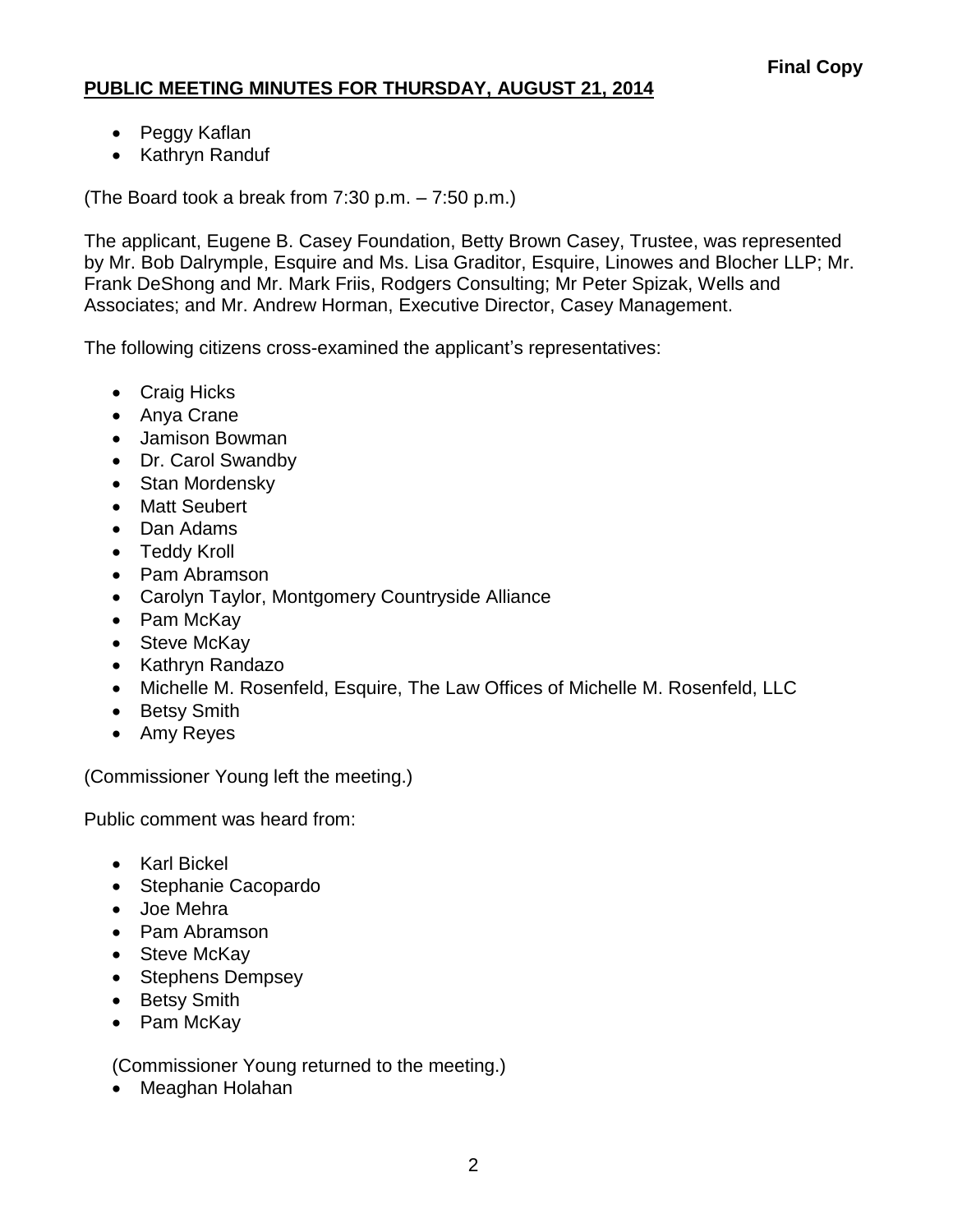- Amy Reyes
- Rolan Clark
- Carolyn Taylor, Montgomery Countryside Alliance
- Anya Crane
- Richard Jeffries
- Libby Santacroce
- Ed Morgan
- Teddy Kroll
- Michael Hollins
- **Steve Quarles**
- Stan Mordensky
- Matt Seubert
- Karl Bickel
- Charlie Norris
- Michelle M. Rosenfeld, Esquire, The Law Offices of Michelle M. Rosenfeld, LLC
- Carol Swandby
- Jan Gardner
- Sara Stull

The applicant's representatives gave a rebuttal on the public comments heard this evening.

*Motion to approve the Casey property DRRA #13-01 as presented, and direct staff to bring back to the Board at a later date the final draft of the DRRA for signature after signing the Rezoning Ordinance for Case #R-13-03 – Passed 3-1.*

| <b>COMMISSIONERS</b> | <b>MOTION</b> | <b>SECOND</b> | <b>YES</b> | <b>NO</b> | <b>ABSTAIN</b> | <b>NOT PRESENT</b> |
|----------------------|---------------|---------------|------------|-----------|----------------|--------------------|
| Young                |               |               |            |           |                |                    |
| <b>Smith</b>         | ~             |               |            |           |                |                    |
| <b>Shreve</b>        |               |               |            |           |                |                    |
| Grav                 |               |               |            |           |                | ^                  |
| <b>Delauter</b>      |               |               |            |           |                |                    |

*Motion to make a finding of adequacy in accordance with the APFO and approve the APFO LOU for the Casey property PUD, and direct staff to bring back the final draft of the LOU to the Board at a later date for signature after the signing of the Rezoning Ordinance for Case #R-13-03 – Passed 3-1.*

| <b>COMMISSIONERS</b> | <b>MOTION</b> | <b>SECOND</b> | <b>YES</b> | NΟ | <b>ABSTAIN</b> | <b>NOT PRESENT</b> |
|----------------------|---------------|---------------|------------|----|----------------|--------------------|
| Young                |               |               |            |    |                |                    |
| <b>Smith</b>         |               |               | . .        |    |                |                    |
| <b>Shreve</b>        |               |               |            |    |                |                    |
| Gray                 |               |               |            |    |                |                    |
| <b>Delauter</b>      |               |               |            |    |                |                    |

## **PUBLIC COMMENTS AND/OR REQUESTS**

None.

#### **ADJOURN**